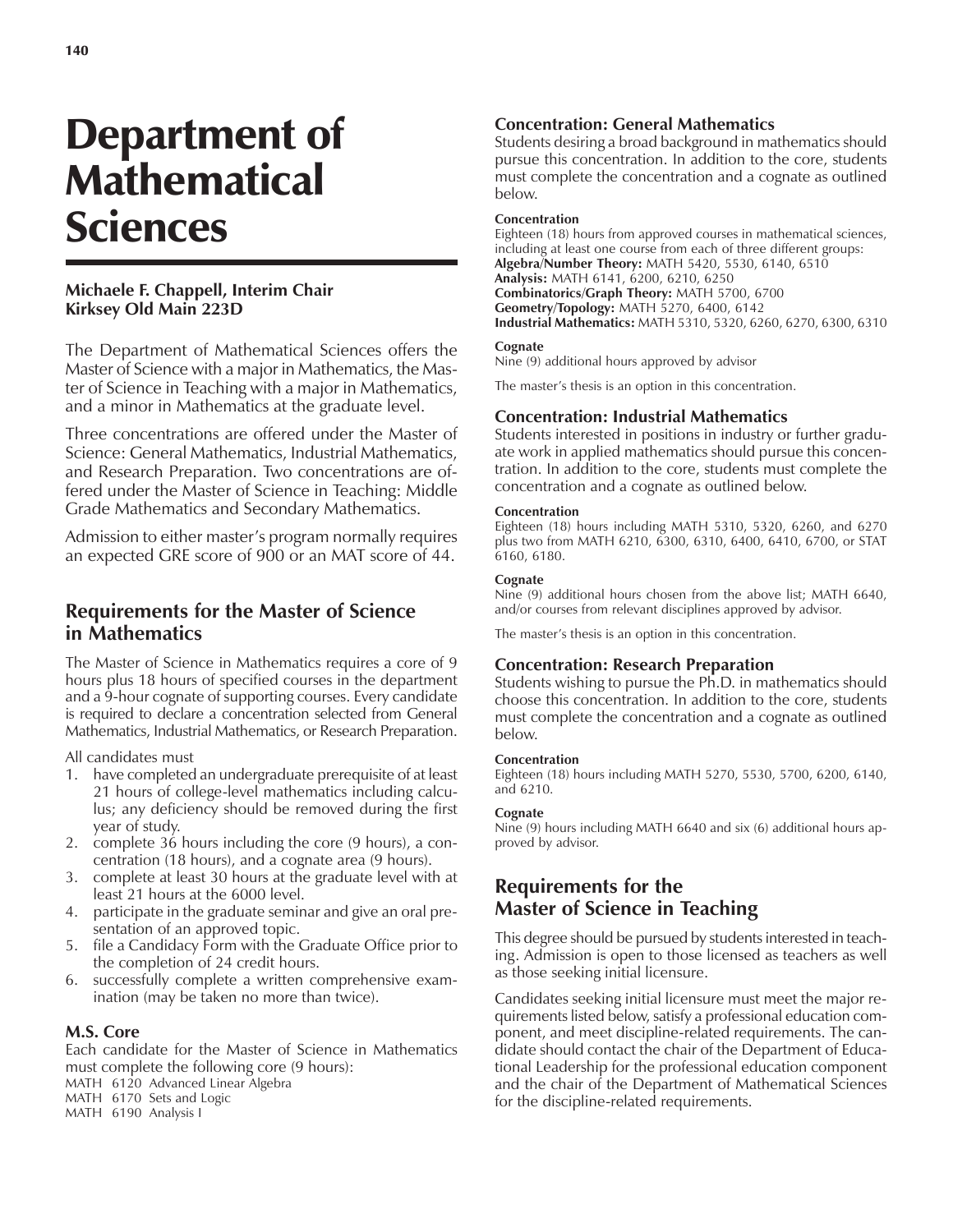The Master of Science in Teaching requires the M.S.T. core of 9 hours plus 15 hours of specified courses in the department and a 12-hour cognate in professional education. Every candidate is required to declare a concentration in either Middle Grade or Secondary Mathematics.

All candidates must

- 1. complete 36 hours including the core (9 hours), a concentration (15 hours), and a cognate (12 hours).
- 2. complete at least 30 hours at the graduate level with at least 21 hours at the 6000 level.
- 3. file a Candidacy Form with the Graduate College prior to the completion of 24 hours credit.
- 4. successfully complete a comprehensive examination (may be taken no more than twice).

### **M.S.T. Core**

Each candidate for the Master of Science in Teaching in Mathematics must complete the following core (9 hours): MATH 6320 Mathematical Problem Solving MATH 6380 Current Trends in Mathematics Education MATH 6900 Research in Mathematics Education

**Concentration: Middle Grade Mathematics Admission Requirements:**

A candidate for admission to the Master of Science in Teaching program with a concentration in Middle Grade Mathematics must

- 1. hold a valid elementary teaching certificate.
- 2. have one year teaching experience.
- 3. submit three letters of recommendation.
- 4. have an acceptable GRE or MAT score. (A GRE of 900 or an MAT of 44 is expected.)

Any applicant not meeting these requirements may petition to the Mathematics Education Graduate Admissions Committee.

### **Degree Requirements:**

In addition to the core, students must complete the concentration and cognate as outlined below.

#### **Concentration**

Fifteen (15) hours selected from MATH 5620, 6100, 6330, 6340, 6350 and other courses in the department selected in consultation with advisor.

#### **Cognate**

Twelve (12) hours in the College of Education and Behavioral Science (determined jointly by the Departments of Mathematical Sciences, Educational Leadership, and Elementary and Special Education).

### **Concentration: Secondary Mathematics Admission Requirements**

A candidate for admission to the Master of Science in Teaching program with a concentration in Secondary Mathematics must

- 1. hold a valid secondary mathematics teaching certificate, or have completed 9 hours of mathematics past the calculus sequence.\*
- 2. have one year teaching or related work experience.
- 3. submit three letters of recommendation.
- 4. have an acceptable GRE or MAT score. (A GRE of 900 or an MAT of 44 is expected.)

Any applicant not meeting these requirements may petition to the Mathematics Education Graduate Admissions Committee.

*\*NOTE: Candidates seeking initial licensure may be required to complete additional hours in mathematics and/or professional education. (An advisor should be consulted.)*

### **Degree Requirements**

In addition to the core, students must complete the concentration and cognate as outlined below.

#### **Concentration**

Fifteen (15) hours including STAT 5190, MATH 6170, and three other courses from the department selected in consultation with advisor.

#### **Cognate**

Twelve (12) hours in the College of Education and Behavioral Science (determined jointly by the Departments of Mathematical Sciences and Educational Leadership).

# **Courses in Mathematics [MATH]**

- **5010 Concepts of Mathematics.** Three credits. Recommended for students preparing to become elementary school teachers. Topics include complex numbers, finite mathematical systems, linear equations and inequalities, functions and their graphs, introductory matrix algebra, interest and consumer credit, and microcomputer applications in the mathematics classroom.
- **5200 Introduction to Mathematics of Investment.** Three credits. (Same as ACSI 5200.)
- **5270 Introduction to Topology.** Three credits. Prerequisites: MATH 3110 and a previous upper-division course in which the student has been required to write proofs. Fundamental concepts of topology including continuity, compactness, connectedness, separation axioms, and metric spaces.
- **5310/ 5320 Numerical Analysis I and II.** Three credits each. Prerequisite: CSCI 3180 or equivalent. Application of computer-oriented numerical algorithms to algebraic equations, differential and integral equations, and linear algebra. Rigorous mathematical treatment of error included.
- **5420 Number Theory.** Three credits. Divisibility congruences, quadratic residues, Diophantine equations, quadratic forms, and continued fractions.
- **5470 Introduction to Modern Algebra.** Three credits. A treatment of sets, relations, operations, and the construction of number systems in algebra.
- **5510 Abstract Algebra I.** Three credits. Groups with a brief introduction to rings, integral domains, and fields.
- **5530 Abstract Algebra II.** Three credits. Prerequisite: MATH 4510/ 5510. Theory of rings, fields, integral domains, matrices, and vector spaces.
- **5600 Problems in Contemporary Mathematics.** One to six credits. Pass/Fail grading in specified sections.
- **5620 History and Philosophy of Mathematics.** Three credits. Prerequisites: Background in geometry, number theory, and/or symbolic logic helpful. The character of mathematical thought by way of mathematical problems which have occupied successively the outstanding mathematicians of Babylon, Egypt, Greece, China, the Renaissance, and modern times paralleled with a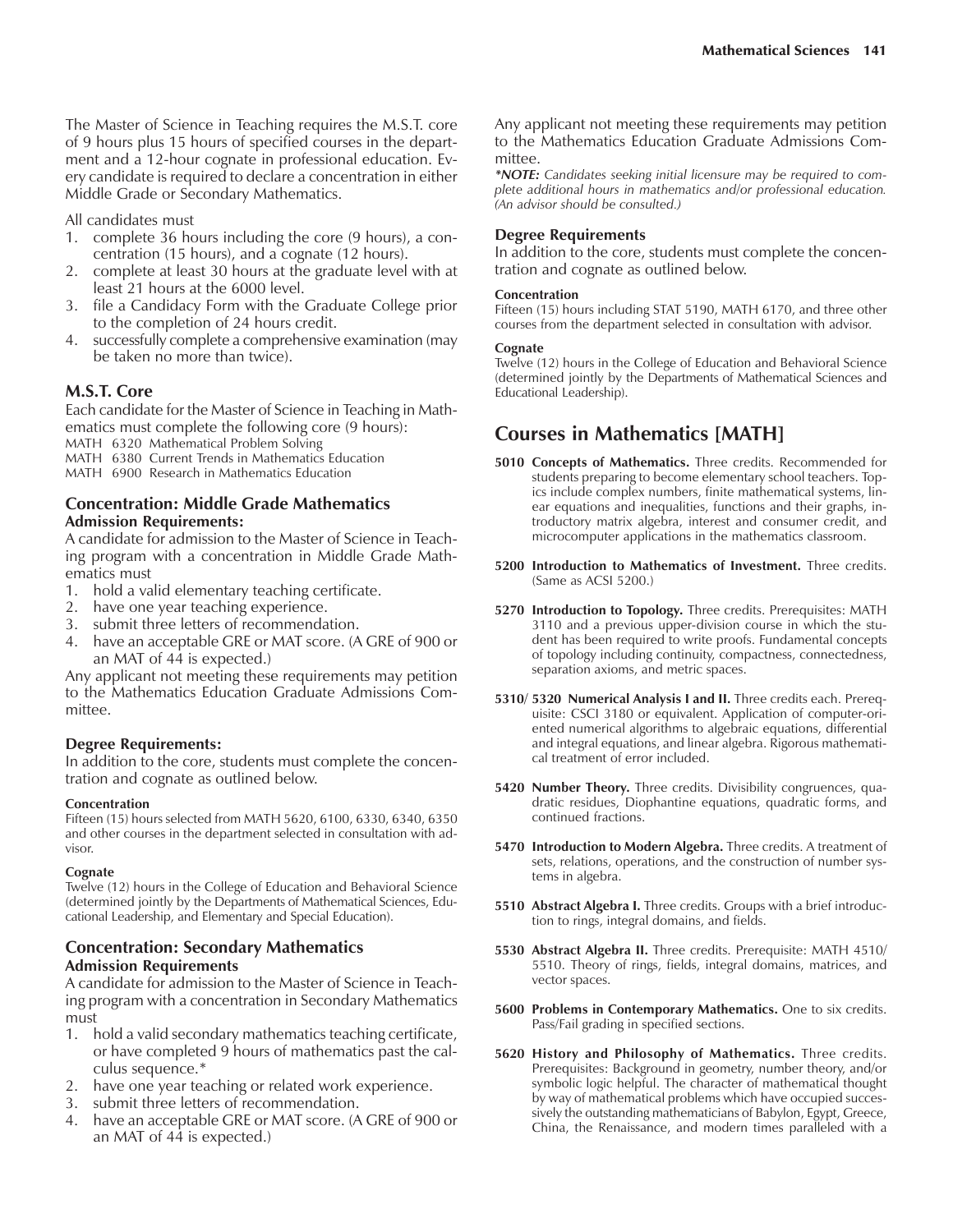study of three schools of mathematical philosophy: intuitionism, logicism, and formalism. Open only to senior and graduate mathematics majors.

- **5700 Combinatorics and Graph Theory.** Three credits. Prerequisite: MATH 2010 or 3080. Selected topics in combinatorics and graph theory emphasizing combinatorial problem solving and algorithmic proof.
- **6100 Mathematics for Teachers.** Three credits. Mathematics as problem solving, communication, and reasoning. Connecting different fields of mathematics. Topics include number and number relationships, number systems and number theory, computation and estimation, patterns and functions, statistics and probability, algebra, geometry, measurement.
- **6120 Advanced Linear Algebra.** Three credits. Prerequisite: MATH 2010. Continuation of linear algebra topics in MATH 2010 including advanced topics in inner product spaces and structure of linear operators.
- **6140 Selected Topics of Modern Mathematics: Algebra.** Three credits. Prerequisite: MATH 5530 or consent of instructor. Extension of previous work in algebra with emphasis on topics not treated in other courses.
- **6141 Selected Topics of Modern Mathematics: Analysis.** Three credits. Prerequisite: MATH 6200 or consent of instructor. Extension of previous work in analysis with emphasis on topics not treated in other courses.
- **6142 Selected Topics of Modern Mathematics: Topology.** Three credits. Prerequisite: MATH 4270/5270 or consent of instructor. Extension of previous work in topology with emphasis on topics not treated in other courses.
- **6170 Sets and Logic.** Three credits. Includes topics in three categories: 1) Propositions, predicates, quantifiers, truth tables, tautologies, and methods of mathematical proof including mathematical induction. 2) Sets, relations, functions, graphs, cardinality, and the Axiom of Choice. 3) Applications of these foundations to selected results in algebra and analysis as time permits. It is recommended that this course be taken early in the graduate program.
- **6190 Analysis I.** Three credits. Prerequisite: MATH 4250 or equivalent. Rigorous treatment of limits, continuity, differentiation, and integration in n-dimensional Euclidean space; infinite series; introduction to metric spaces.
- **6200 Analysis II.** Three credits. Prerequisite: MATH 6190 or equivalent. A continuation of MATH 6190. Lebesgue measure, Lebesgue integral, functions of bounded variation.
- **6210 Complex Variables.** Three credits. Prerequisite: MATH 6190. Theory of functions of complex variables and their application in mathematics and physics.
- **6230 Teaching of Introductory College Mathematics.** Three credits. Foundations and pertinent topics in college algebra, trigonometry, analytic geometry, and calculus with emphasis on techniques of presentation.
- **6250 Real Analysis.** Three credits. Prerequisite: MATH 6200. A continuation of MATH 6200. Advanced topics in real analysis. Abstract measure and integration theory. Introduction to functional analysis.
- **6260 Advanced Differential Equations I.** Three credits. Prerequisites: MATH 3120 and 4250. Qualitative and quantitative analysis of systems of differential equations. Gradient systems, Sturm-Liouville problems. Elementary techniques for boundary value problems of partial differential equations.
- **6270 Advanced Differential Equations II.** Three credits. Prerequisite: MATH 6260. Solution techniques for boundary value problems. Problems involve heat, wave, and potential equations. Topics include the method of characteristics, series solutions, integral transforms, and Green's functions.
- **6300 Optimization.** Three credits. Prerequisite: MATH 5320 or consent of instructor. Constrained and unconstrained optimization problems, including the generalized least squares problem and Eigenvalue problems. Methods include orthogonalization, conjugate gradient, and quasi-Newton algorithms.
- **6310 Control Theory.** Three credits. Prerequisite: MATH 6260 or consent of instructor. Vector space applications to system analysis; observability, controllability, and stabilization of systems; feedback systems; Lyapunov methods; optimal control, and the calculus variations.
- **6320 Mathematical Problem Solving.** Three credits. Prerequisite: Permission of instructor. A basis for reflection on teaching and learning mathematics. Problem-solving strategies and heuristics. Focuses on all branches of mathematics, providing an opportunity to synthesize mathematical knowledge.
- **6330 Algebra for Teachers.** Three credits. Prerequisite: Permission of instructor. Review and extension of algebraic skills and concepts as they relate to the teaching and learning of algebra. Focus on algebraic thinking and problem solving, algebraic systems, functions, graphing, and linear algebra.
- **6340 Geometry for Teachers.** Three credits. Prerequisite: Permission of instructor. Investigations into the foundations of plane, solid, and coordinate geometry, motion geometry, similarities and congruencies, measurement and the application of geometry. Instruction will model the suggested pedagogy appropriate for school mathematics.
- **6350 Probability and Statistics for Teachers.** Three credits. Prerequisite: Permission of instructor. Relation to school mathematics. Development of central tendency and variation, concepts of chance including sample space, randomness, conditional probability, and independence.
- **6360 Technology Tools for School Mathematics.** Three credits. Integrates technology into the teaching and learning process for teachers of middle and secondary school mathematics. Investigates a variety of mathematical subject matter appropriate for middle and secondary school students via technology. Lessons designed for use with a variety of technologies, including graphing calculators, dynamic geometry software, spreadsheets, authoring software, presentation software, and the World Wide Web. Highly individualized due to varying backgrounds and interests of students.
- **6380 Current Trends in Mathematics Education.** Three credits. Prerequisite: Permission of instructor. Innovative topics or critical issues related to the teaching and learning of mathematics. Includes history of mathematics education, pedagogical content knowledge, assessment and evaluation, and technologies.
- **6400 Advanced Geometry.** Three credits. Prerequisite: MATH 3070 or consent of instructor. Detailed study of one or more of the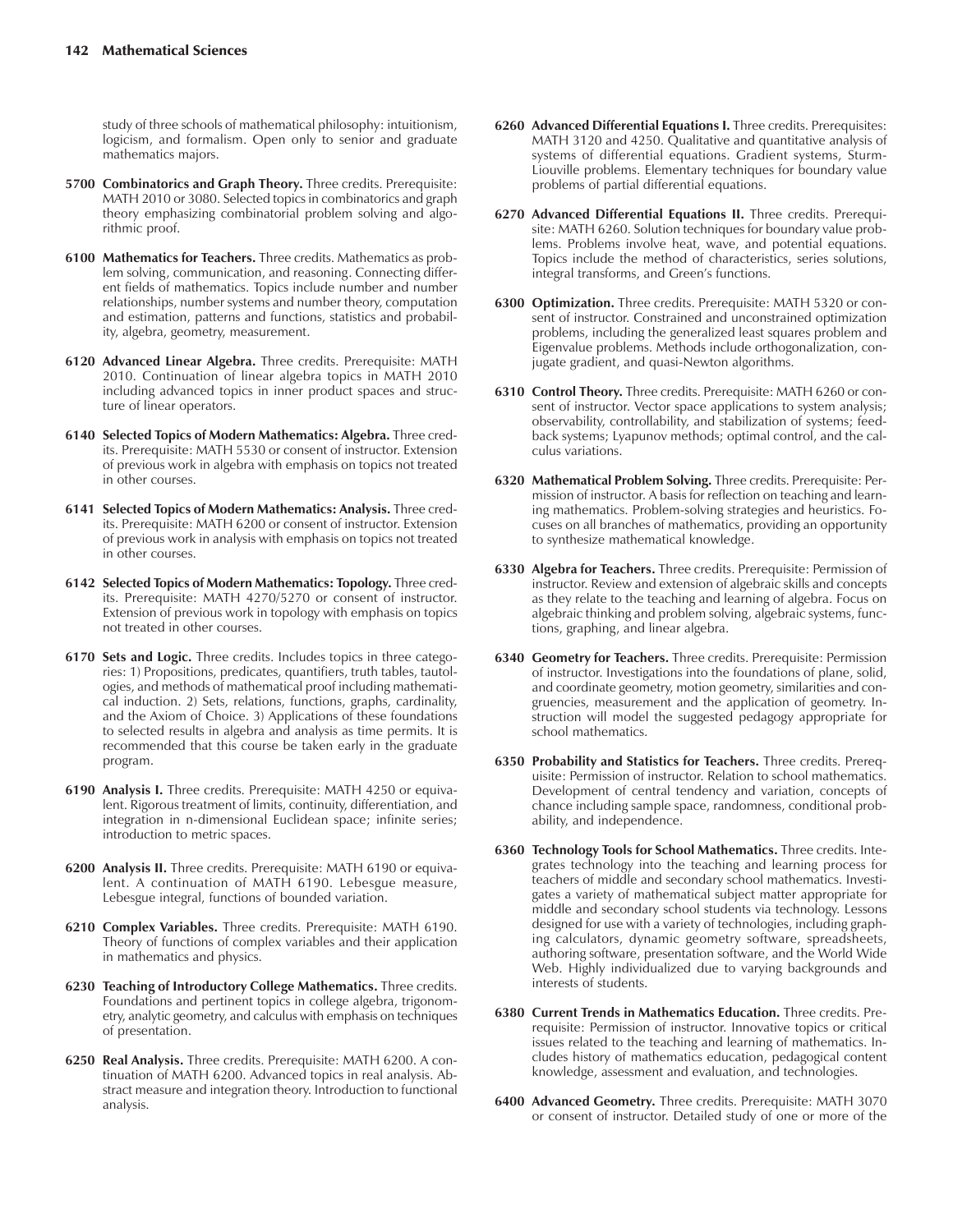various branches of geometry including non-Euclidean geometry, projective geometry, algebraic geometry, and differential geometry.

- **6410 Computer-Aided Geometric Design.** Three credits. Prerequisites: MATH 5320 and 6400 or consent of instructor. Parametric curves and surfaces; Bezier and B-spline interpolation and approximation techniques; visual smoothness and parameterization for curves; Coons, Bezier, and triangular patches; scattered data methods.
- **6510 Advanced Algebra.** Three credits. Prerequisite: MATH 5530. Polynomial rings, theory of fields, vector spaces and intermediate group theory necessary for Galois theory, and Galois theory.
- **6601- Problems in Mathematics.** One to nine credits (in 6601-6608).
- **6608** Prerequisite: Mathematical maturity, preparation in the area, and normally nine semester hours of graduate study. Problems course dealing with theory methods and applications.
	- **6601 Advanced Calculus**
	- **6602 Number Theory**
	-
	- **6603 Mathematics of Finance 6604 Mathematics of Life Contingencies**
	- **6605 Numerical Analysis**
	- **6606 Topology**
	- **6607 Abstract Algebra**
	- **6608 Combinatorics and Graph Theory**
- **6610 Introduction to Graduate Study.** Two credits.
- **6640 Thesis Research.** One to six credits. Selection of a research problem, review of pertinent literature, collection and analysis of data, and composition of thesis. Once enrolled, student should register for at least one credit hour of master's research each semester until completion. S/U grading.
- **6700 Advanced Combinatorics and Graph Theory.** Three credits. Prerequisite: MATH 4700/5700. Selected topics in combinatorics and graph theory extending topics studied in MATH 4700/ 5700.
- **6900 Research in Mathematics Education.** Three credits. Prerequisite: Permission of instructor. An examination of factors influencing research and critical analyses of selected research in mathematics education. Studies representing different methodologies critiqued.
- **6999 Comprehensive Examination and Preparation.** One credit. Open only to students who are not enrolled in any other graduate course and who will take the master's comprehensive examination during the term. The student must contact the graduate advisor during the first two weeks of the term for specifics regarding the details of this comprehensive examination preparatory course. Credit may not be applied to degree requirements.
- **7060 Independent Study.** One to nine credits.

### **Courses in Statistics [STAT]**

- **5130 Applied Statistics.** Three credits. Prerequisite: 2 years of high school algebra or equivalent. Topics include descriptive statistics, probability, and statistical inference. The inference unit covers means proportions and variances for one and two samples, one-way ANOVA, regression and correlation analysis, chi-square analysis, and topics in nonparametrics.
- **5140 Probabilistic and Statistical Reasoning.** Three credits. Prerequisite: STAT 5130 or equivalent. Topics include multiple regres-

sion, variance component estimation, experimental design, covariate analysis, chi-square analysis, multiple comparisons, and nonparametrics. The experimental design topics include twoway ANOVA, factorial experiments, nested designs, and split plot designs.

- **5190 Mathematical Statistics II.** Three credits. Prerequisite: STAT 3150 or equivalent. Theory of statistical inference. Topics include sampling distributions, decision theory, estimation, test of hypothesis, regression analysis, analysis of variance, and selected applications.
- **5200 Statistical Methods for Forecasting.** Three credits. Prerequisite: STAT 4190. Application of the regression model in forecasting regression and exponential smoothing methods to forecast nonseasonal time-series, seasonal series and globally constant seasonal models, stochastic time series models; and forecast evaluation. (Prepares actuarial science students for the Society of Actuaries Exam #120 and Exam Part 3A administered by the Casualty Actuarial Society.)
- **5320 Probability and Stochastic Processes.** Three credits. Prerequisite: Two semesters of calculus and STAT 3150 (or MATH 2050) or consent of instructor. Theoretical basis for stochastic processes and use as models of real-world phenomena. Topics include Markov chains, Poisson processes, and Brownian motion and stationary processes. Applications include Gambler's Ruin, birth and death models, hitting times, stock option pricing, and the Black-Scholes model.
- **5360 Regression Analysis.** Three credits. Prerequisite: STAT 3150 or equivalent. Theory and application of regression models. Approaches to model building and data analysis treated. Computation and interpretation of results facilitated through use of statistical software packages.
- **5370 Nonparametric Statistics.** Three credits. Prerequisite: STAT 3150 or equivalent. Statistical tests that require no assertions about parameters or about the form of the population from which the samples are drawn. A wide range of practical problems.
- **5380 Experimental Design.** Three credits. Prerequisite: STAT 3150 or equivalent. Topics include one-way analysis of variance, multiple comparison, multifactor analysis of variance, and various practical issues in experimental design. Computation and interpretation of results are facilitated through the use of statistical software packages.
- **5600 Problems in Statistics.** One to six credits. Prerequisites: Senior standing and consent of instructor. Students wishing to enroll must submit a written course/topic proposal to the department prior to the semester in which STAT 5600 is taken. Proposal must be approved prior to student taking the course. At the conclusion of the course, each enrollee must submit a written report to the department.
- **6020 Introduction to Biostatistics.** One credit. Prerequisite: Introductory probability/statistics course or permission of instructor. Descriptive and inferential statistics for biostatistics including parametric and nonparametric hypothesis testing methods, sample size, statistical significance and power, survival curve analysis, relative risk, and odds ratios. Data will be analyzed using statistical software.
- **6160 Statistics.** Three credits. Mathematical statistics and applications, discrete and continuous data, statistical inferences.
- **6180 Statistical Inference.** Three credits. Prerequisite: STAT 6160 or permission of instructor. Theory of estimation and hypothesis